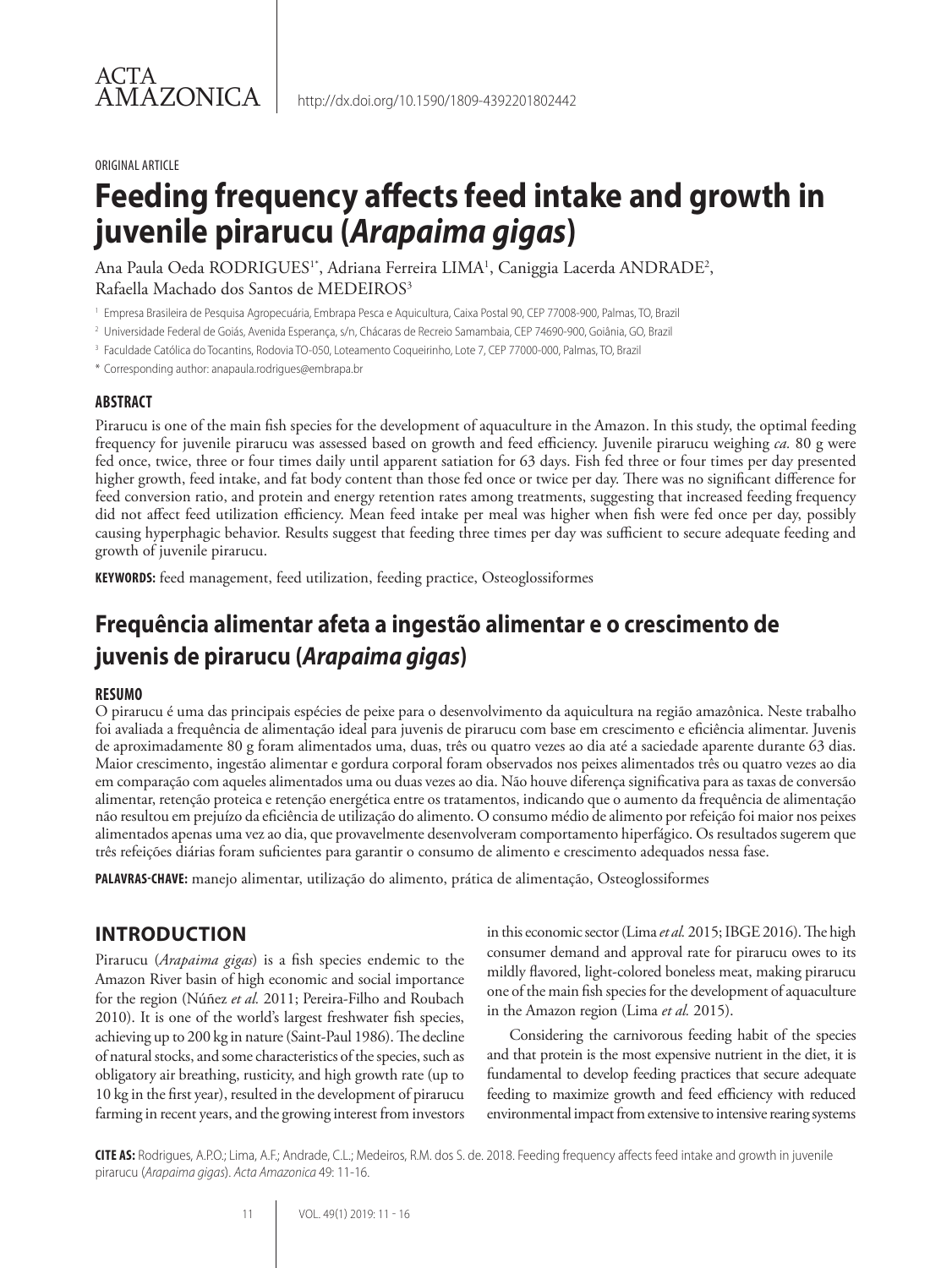(Lee *et al.* 2000; Wu *et al.* 2015). In this context, feeding frequency is a major component in feed management in aquaculture, as it may affect food ingestion, digestion and absorption, and, consequently, production yield and costs related to food and labor costs (Silva *et al.* 2007; NRC 2011; Baloi *et al.* 2016). It is also important to avoid overfeeding as it can impair water quality through the waste of non-consumed feed (Lee *et al.* 2000).

ACTA

AMAZONICA

The optimal feeding frequency depends on the species feeding behavior and gastric capacity, which makes it speciesspecific (Riche *et al.* 2004; Muntaziana *et al.* 2017). For some fish species, high feeding frequencies can increase the foraging and aggressive behavior, and, consequently, energy expenditure, impairing growth and feed efficiency (Muntaziana *et al.* 2017). In other species, low feeding frequencies may restrict food ingestion and reduce the amount of available energy for fish growth (Al-Khafaji *et al.* 2017). Feeding frequency also varies with developmental stage (Lee *et al.* 2000; Booth *et al.* 2008) and rearing conditions, such as water temperature (Wang *et al.* 2009) and availability of natural food items (Biswas *et al.* 2006). Although no relation is usually observed between photoperiod and feeding frequency (Zolfaghari *et al.* 2011; Veras et al. 2016), higher feeding frequencies, together with longer photoperiod, improved growth of Australian snappers, *Pagrus auratus* possibly by synchronizing locomotor and feeding activity rhythms (Tucker *et al.* 2006).

In Brazil, pirarucu farming is mostly carried out in earthen ponds in two-stage systems (Lima *et al.* 2015). The first stage starts with fish of *ca.* 10 g weight until they reach 500-1,000 g, and are transferred to the second stage until they reach 10-12 kg, which is the market size of farmed pirarucu (Lima *et al.* 2015). Daily feed intake and feeding behavior have been studied with fish in the first stage (Crescêncio *et al.* 2005; Mattos *et al.* 2016; Mattos *et al.* 2017; Lima *et al.*  2018). However, feeding frequency has been studied only for juvenile pirarucu of 1.0 to 1.7 kg (Gandra *et al.* 2007), and no information is available on the feeding frequency of smaller fish. The objective of this study was, therefore, to determine the optimal feeding frequency for juvenile pirarucu of 80 g in terms of growth and feed efficiency.

## **MATERIAL AND METHODS**

#### **Fish handling**

Juvenile pirarucu of  $13.9 \pm 5.0$  g were purchased from a local commercial fish farm and acclimated to laboratory conditions for 42 days. Fish were fed a commercial extruded feed designed for carnivorous fish species (45% crude protein; 2-4 mm; Laguna, Socil, Descalvado, SP) four times per day until apparent satiation. Following acclimation, 160 fish were weighed and measured individually  $(80.3 \pm 16.4 \text{ g}$  individual mean weight) and randomly distributed in sixteen 300-L circular tanks at a density of 10 fish per tank supplied with continuous water flow  $(4.5 \text{ L min}^{-1})$ . Water was supplied from an artesian well and filtered through a sand filter and a charcoal filter. Four feeding frequencies were evaluated (once, twice, three and four times per day) at a completely randomized design with four replicates. Photoperiod (approximately 12L:12D) and water temperature were kept under natural conditions. Throughout the 63 days of experiment duration, water temperature, dissolved oxygen concentration, pH, and toxic ammonia were at  $26.1 \pm 0.9$  °C,  $5.6 \pm 0.4$  mg L<sup>-1</sup>, 7.0  $\pm$  0.1 and < 0.05 mg L<sup>-1</sup>, respectively.

Fish were fed by hand until apparent satiation. We used a mix of two commercial feeds for carnivorous fish species (2-4 mm and 4-6 mm; Laguna, Socil, Descalvado, SP). Large pellet feed (4-6 mm) gradually replaced small pellet feed (2-4 mm) during the experiment. A sample of the feed mix was taken weekly to form the composite sample for proximate composition analysis (41.8% crude protein, 18.4 MJ kg-1 crude energy, 6.67% ether extract, 12.2% ash, 17.6% neutral detergent fiber and 94% dry matter). During the acclimation time, fish exhibited better feed consumption during the afternoon. Therefore, fish were fed during the day at: 1600 h (once per day), 1100 h and 1600 h (twice per day), 1100 h, 1400 h and 1600 h (three times per day), and 0840 h, 1100 h, 1400 h and 1600 h (four times per day). Feed was gradually supplied to fish, to minimize waste. Each meal lasted about 15 minutes, to ensure the fish reached apparent satiation. Approximately 10 minutes after each meal, any uneaten feed was collected from the water surface with a net, dried in forced-air oven at 55 °C and weighed. Daily feed intake per meal was calculated by subtracting the uneaten feed (in the water and in the container) from that in the pre-weighed feed container. Tanks were syphoned daily to remove excess feces.

#### **Growth parameters**

Fish were group-weighed every two weeks to monitor growth. At the end of the experiment, fish were fasted for 24 h and individual body weight and total length were measured. The following performance indexes were assessed:

- Weight gain (g) = final weight initial weight;
- Specific growth rate (% day<sup>-1</sup>) =  $100 \times$  [(ln final weight ln initial weight)/feeding period];
- Coefficient of variation (%) = (standard deviation/mean) x 100;

- Daily feed intake (% body weight day<sup>-1</sup>) = [total feed intake (as fed basis)/(final biomass + initial biomass/2)]/feeding period x 100;

- Survival (%) = 100 x (final number of fish/initial number of fish);

- Feed conversion ratio = total feed intake (as fed basis)/ weight gain.

#### **Body composition analyses**

Eight fish were sampled at the beginning of the experiment for the initial body composition analysis. At the end of the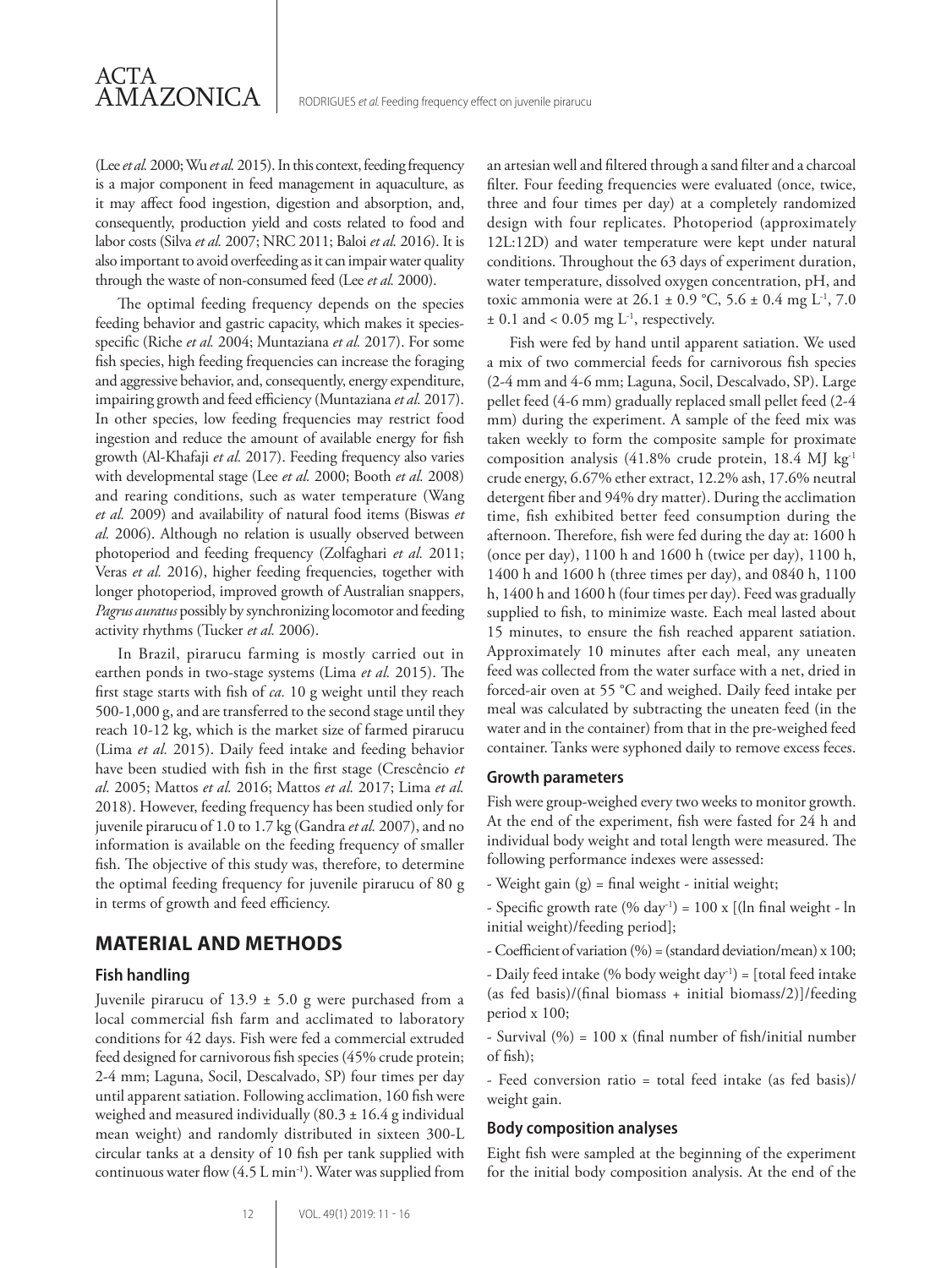experiment, two fish per tank were sampled for final body composition analysis. Feed and fish samples were analyzed according to the methods described by AOAC (1990) for dry matter (method 930.15), ash (942.05), crude protein (Nx6.25; 988.05) and ether extract (petroleum ether, 920.39). Crude energy was measured by calorimetry and neutral detergent fiber by the method of Van Soest *et al*. (1991). Apparent protein and energy retention rates were calculated according to the formula:

Apparent protein/energy retention rate  $(\%) = [(\text{final})$ biomass x final body protein/energy) - (initial biomass x initial body protein/energy)]/total protein/energy intake x 100.

#### **Statistical analysis**

Data was submitted to analysis of variance and difference between paired means was detected by a Tukey test (P < 0.05). When the premises of residue homoscedasticity and normality were not met, data was transformed (Box and Cox 1964) or submitted to non-parametric tests of Mann-Whitney-Wilcoxon or Kruskal-Wallis.

#### **Ethics and legal aspects**

The study complied with the Brazilian guidelines for the care and use of animals for scientific and educational purposes (CONCEA - CEUA protocol 07/2017), and with the National System for the Management of Genetic Heritage and Associated Traditional Knowledge (Sistema Nacional de Gestão do Patrimônio Genético e do Conhecimento Tradicional Associado - AA4F2B0).

## **RESULTS**

Survival varied between 95 and 100%, with no significant difference between treatments. Final weight, weight gain, final length and specific growth rate were significantly higher in juvenile pirarucu fed three and four times per day than in those fed once or twice per day (Table 1). Feed conversion ratio, and protein and energy retention rates did not differ between treatments (Table 1). The coefficients of variation for final weight and total length were not significantly different for the feeding frequencies tested (Table 1).

Fish fed three or four times per day presented significantly higher daily feed intake than those fed once or twice per day (Table 1). On the other hand, mean feed intake per meal was higher in fish fed once per day, intermediate in fish fed twice or three times per day, and lower in those fed four times per day (Figure 1). For fish fed more than one meal per day, feed intake did not differ between feeding times (Figure 1). In fish body composition, fat content followed the same pattern of daily feed intake showing higher levels for fish fed three and four times per day in comparison to those fed once or twice per day (Table 2).



**Figure 1.** Total (within bars) and mean (top of bars) feed intake per meal for each feeding frequency tested for juvenile pirarucu, *Arapaima gigas*(80 g average initial weight), during 63 days. There were no significant differences in total feed intake among meals for fish fed twice per day (Mann-Whitney-Wilcoxon, P > 0.05), nor for fish fed three or four times per day (Kruskal-Wallis, P > 0.05). Different superscript letters indicate significant differences among treatments (Kruskal-Wallis, P < 0.05).

**Table 1.** Growth performance of juvenile pirarucu, *Arapaima gigas*(80 g average initial weight) fed for 63 days to apparent satiation at four feeding frequencies.

|                                                | Feeding frequency (times per day) |                        |                             |                          |  |
|------------------------------------------------|-----------------------------------|------------------------|-----------------------------|--------------------------|--|
|                                                | 1                                 | $\mathcal{P}$          | 3                           | 4                        |  |
| Survival <sup>1</sup> (%)                      | $97.5 \pm 5.0$                    | 100                    | $95.0 \pm 5.8$              | 100                      |  |
| Initial weight (g)                             | $79.9 \pm 1.6$                    | $80.1 \pm 1.2$         | $81.1 \pm 0.9$              | $80.1 \pm 0.9$           |  |
| Final weight (g)                               | $703.4 + 5.9b$                    | $719.5 + 19.7b$        | $764.9 + 13.0$ <sup>a</sup> | $263.6 \pm 14.0^{\circ}$ |  |
| CV final weight (%)                            | $22.9 \pm 7.2$                    | $21.6 \pm 8.6$         | $20.2 \pm 4.3$              | $14.4 \pm 1.5$           |  |
| Weight gain (g)                                | $123.5 \pm 5.5^{\circ}$           | $139.4 + 19.9b$        | $183.7 \pm 13.5^{\circ}$    | $183.5 \pm 14.3^{\circ}$ |  |
| Initial length (cm)                            | $22.5 \pm 0.2$                    | $22.6 \pm 0.1$         | $22.6 \pm 0.2$              | $22.6 \pm 0.1$           |  |
| Final length (cm)                              | $30.8 \pm 0.3^{\circ}$            | $31.7 \pm 1.1^{\circ}$ | $33.6 \pm 0.2$ <sup>a</sup> | $33.6 \pm 0.6^{\circ}$   |  |
| CV final length <sup>2</sup> (%)               | $7.2 \pm 2.9$                     | $7.0 \pm 3.5$          | $5.9 \pm 0.9$               | $4.4 \pm 0.5$            |  |
| SGR (% day <sup>-1</sup> )                     | $1.5 \pm 0.0^{\circ}$             | $1.6 \pm 0.2^b$        | $1.9 \pm 0.1^a$             | $1.9 \pm 0.1^{\circ}$    |  |
| Daily feed intake<br>$(\%$ day <sup>-1</sup> ) | $1.3 \pm 0.0^{\circ}$             | $1.3 \pm 0.1^{\circ}$  | $1.5 \pm 0.1^{\circ}$       | $1.5 \pm 0.1^{\circ}$    |  |
| Feed conversion ratio                          | $0.9 + 0.1$                       | $0.9 \pm 0.1$          | $1.0 + 0.1$                 | $0.9 \pm 0.0$            |  |
| Protein retention<br>rate (%)                  | $35.1 \pm 4.4$                    | $38.5 \pm 3.5$         | $35.2 \pm 2.4$              | $34.9 \pm 3.8$           |  |
| Energy retention<br>rate (%)                   | $22.1 + 1.4$                      | $24.1 \pm 2.5$         | $22.0 \pm 1.6$              | $22.5 \pm 1.0$           |  |

Different superscript letters in the same row indicate significant differences among treatments (Tukey test, P < 0.05). 1 Kruskal-Wallis test (P > 0.05).

2 Data transformed (Box and Cox 1964) to achieve homoscedasticity.

**Table 2.** Body composition (%, wet basis) of juvenile pirarucu, *Arapaima gigas*, fed to apparent satiation at four feeding frequencies for 63 days.

|               | Feeding frequency (times daily) |              |                          |                          |  |
|---------------|---------------------------------|--------------|--------------------------|--------------------------|--|
|               |                                 |              |                          | 4                        |  |
| Moisture      | $80.4 + 0.5$                    | $80.2 + 0.6$ | $79.6 + 0.5$             | $80.3 + 0.7$             |  |
| Crude protein | $13.4 + 0.5$                    | $13.6 + 0.4$ | $13.7 + 0.5$             | $13.2 + 0.9$             |  |
| Lipid         | $1.7 + 0.1b$                    | $1.8 + 0.1b$ | $2.1 + 0.1$ <sup>a</sup> | $2.1 + 0.1$ <sup>a</sup> |  |
| Ash           | $3.4 + 0.2$                     | $3.3 + 0.1$  | $3.6 + 0.2$              | $3.4 + 0.2$              |  |

Different superscript letters in the same row indicate significant difference (Tukey test,  $P < 0.05$ )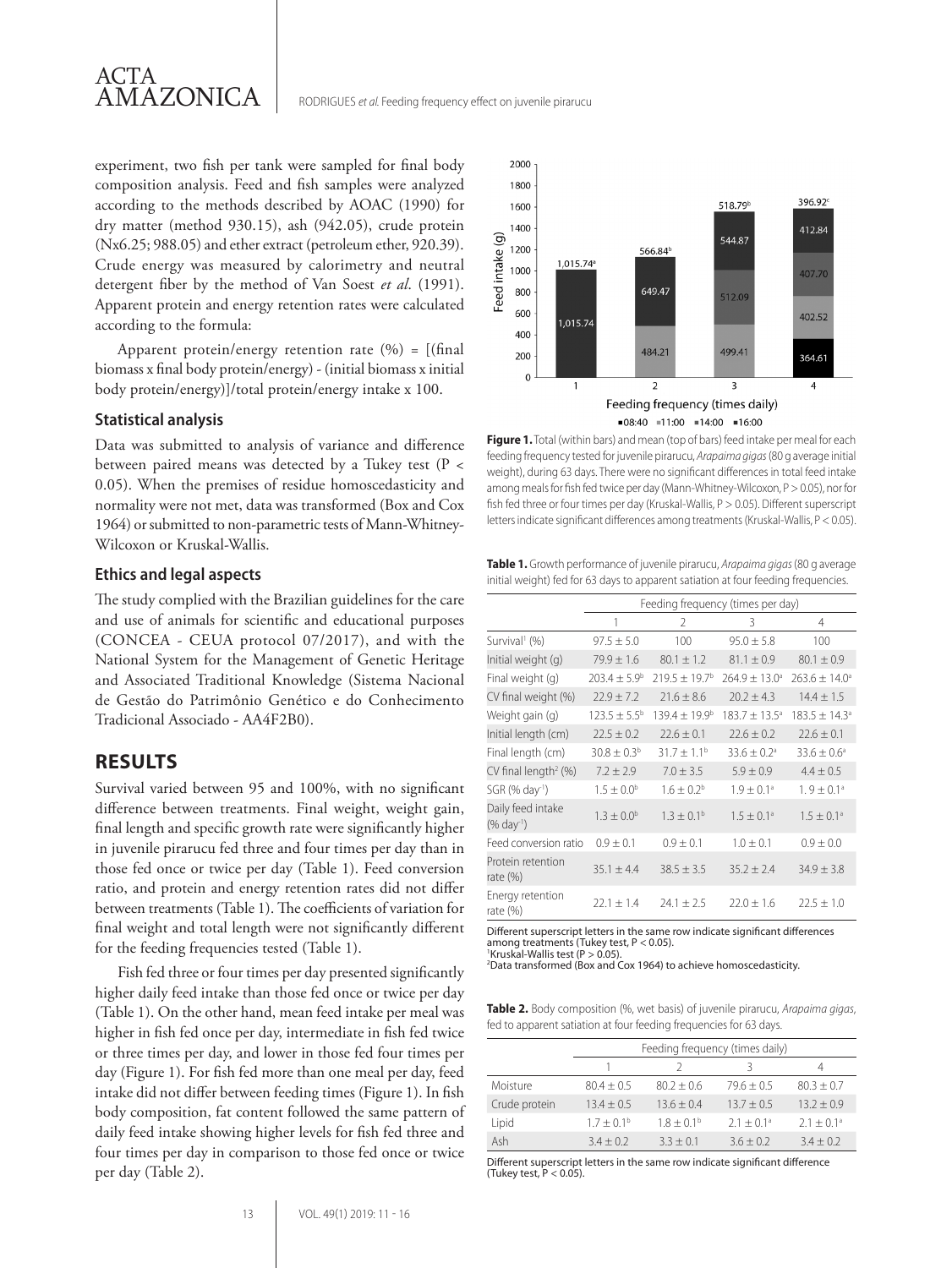

## **DISCUSSION**

In the present study, feeding frequency significantly affected growth of juvenile pirarucu, whereas feed utilization efficiency was not affected. Feeding fish three and four times per day resulted in increased feed intake, with a positive effect on growth. Similar results have been reported for juvenile hybrid sunfish (♀ *Lepomis cyanellus* x ♂ *L. macrochirus*), yellowtail flounder (*Limanda ferruginea*) and Atlantic halibut (*Hippoglossus hippoglossus*) with feed intake as the main limiting factor of growth when fed at different frequencies (Wang *et al.* 1998; Dwyer *et al.* 2002; Schnaittacher *et al.* 2005). In juvenile dolly varder char (*Salvelinus malma*) increased weight gain as a function of increased feed intake was also related to an immune system enhancement (Guo *et al.* 2018). Yet, in gibel carp (*Carassius auratus gibelio*) higher growth with increased feeding frequency was associated with higher feed utilization efficiency rather than increased feed intake (Zhou *et al.* 2003).

Although daily feed intake was higher in fish fed three and four times per day, mean feed intake per meal was 1.8 to 2.6 times higher in fish fed once per day. Fish fed once per day may have developed hyperphagic behavior, which is commonly observed in fish submitted to food deprivation or low feeding frequency (Grayton and Beamish 1977; Chatakondi and Yant 2001; Zhu *et al.* 2004). Such behavior was not observed in our fish fed twice per day, which had mean feed intake per meal similar to that of fish fed three times per day. The proportionality observed for feed intake in the distinct meals of fish fed three and four times per day may have resulted from a balanced feed supply and gastric emptying rate (Dwyer *et al.* 2002; Riche *et al.* 2004). Although the same has been observed for fish fed twice per day, the amount of feed supplied once or twice per day was not sufficient for pirarucu to ingest the amount needed during the growth stage evaluated in the present study, despite the size and elasticity of its stomach (Rodrigues and Cargnin-Ferreira 2017), resulting in lower performance.

Juvenile pirarucu of 1 kg fed once and twice per day, daily or every other day, presented higher weight gain, feed intake and feed conversion ratio with two daily meals (Gandra *et al.* 2007). However, these authors did not evaluate higher feeding frequencies, so it is uncertain if, in that stage, pirarucu could benefit from more than two meals per day, as observed in our study. Crescêncio *et al.* (2005) tested two meals during the day, two meals at night, and four meals during the day and night, to assess the influence of feeding time on the growth performance of 318-g juvenile pirarucu. Higher growth and feed intake were observed in fish fed four times during the day and night, which possibly resulted from the number of meals and feeding to satiation rather than the time of feeding itself, as pirarucu feeds mostly during the day (Mattos *et al.* 2016; 2017). Contrary to Crescêncio *et al.* (2005) and Gandra *et al.* (2007), we did not observe an association between increased feeding frequency and an increase in feed conversion ratio, so that, even when fish were fed four times per day, the shorter interval between meals did not affect the feed utilization efficiency.

The relatively low specific growth rate observed in our study  $(1.5 - 1.9\%$  day<sup>-1</sup>) may be related to the temperature of the water in the experimental tanks. The optimum temperature for pirarucu farming ranges from 28 to 30 °C (Ono and Khedi 2013), so that the lower mean water temperature during the experimental period (26 °C) possibly had a negative influence on fish growth. Other studies on growth of pirarucu in the same weight range and water temperatures ranging from 24.7 to 28.7 °C found similar specific growth rates (Ituassú *et al.* 2005; Andrade *et al.* 2007; Del Risco *et al.* 2008). Interestingly, these studies achieved final stocking densities ranging from 3.53 to 10.2 kg m-3. Therefore, the high stocking density at the end of our study (*ca.* 8 kg m- ³) probably did not influence specific growth rates, corroborating other studies that showed that high stocking densities can be used in pirarucu production [Cavero *et al.* (2003) (28 kg m<sup>-3</sup>), Oliveira *et al.* (2003) (26 kg m<sup>-3</sup>) and Ono and Khedi (2013) (66 kg m<sup>-3</sup>)].

Increased body fat deposition with increased feeding frequency has also been reported for other fish species, such as the olive flounder (*Paralichthys olivaceus*), golden pompano (*Trachinotus ovatus*), Brazilian sardinella (*Sardinella brasiliensis*) and Dolly Varden char (Lee and Pham 2010; Wu *et al.* 2015; Baloi *et al.* 2016; Guo *et al.* 2018). In the case of pirarucu and olive flounder, body fat increase can be directly related to higher feed intake, which may have favored body fat deposition. On the other hand, in striped snakehead (*Channa striatus*) body fat deposition was reduced with increased feeding frequency, which may have been due to higher aggressiveness and active behavior during feeding, and consequent higher energy expenditure (Muntaziana *et al.* 2017).

The non-significant difference in the coefficients of variation of final weight and length suggests that the variation in feed intake, as a function of feeding frequency, did not affect the social hierarchy of juvenile pirarucu (Wang *et al.* 1998; Dwyer *et al.* 2002; Baloi *et al.* 2016). Feeding to apparent satiation may have influenced this result, as the dispute for food is one of the factors responsible for increased coefficients of variation of weight and length in fish (Volpato and Fernandes 1994). However, field validation of these results is needed, as agonistic behavior may be enhanced in intensive farming conditions (Costa-Bomfim *et al.* 2014). Additionally, pirarucu of up to 900 g can feed on natural food available in the rearing pond, even when fed commercial feeds (Lima *et al.* 2018), so that feeding frequency may be affected at this initial stage (Biswas *et al.* 2006), further supporting the need for field validation.

## **CONCLUSIONS**

In the present study, juvenile pirarucu of average 80 g body weight presented higher growth and feed intake when fed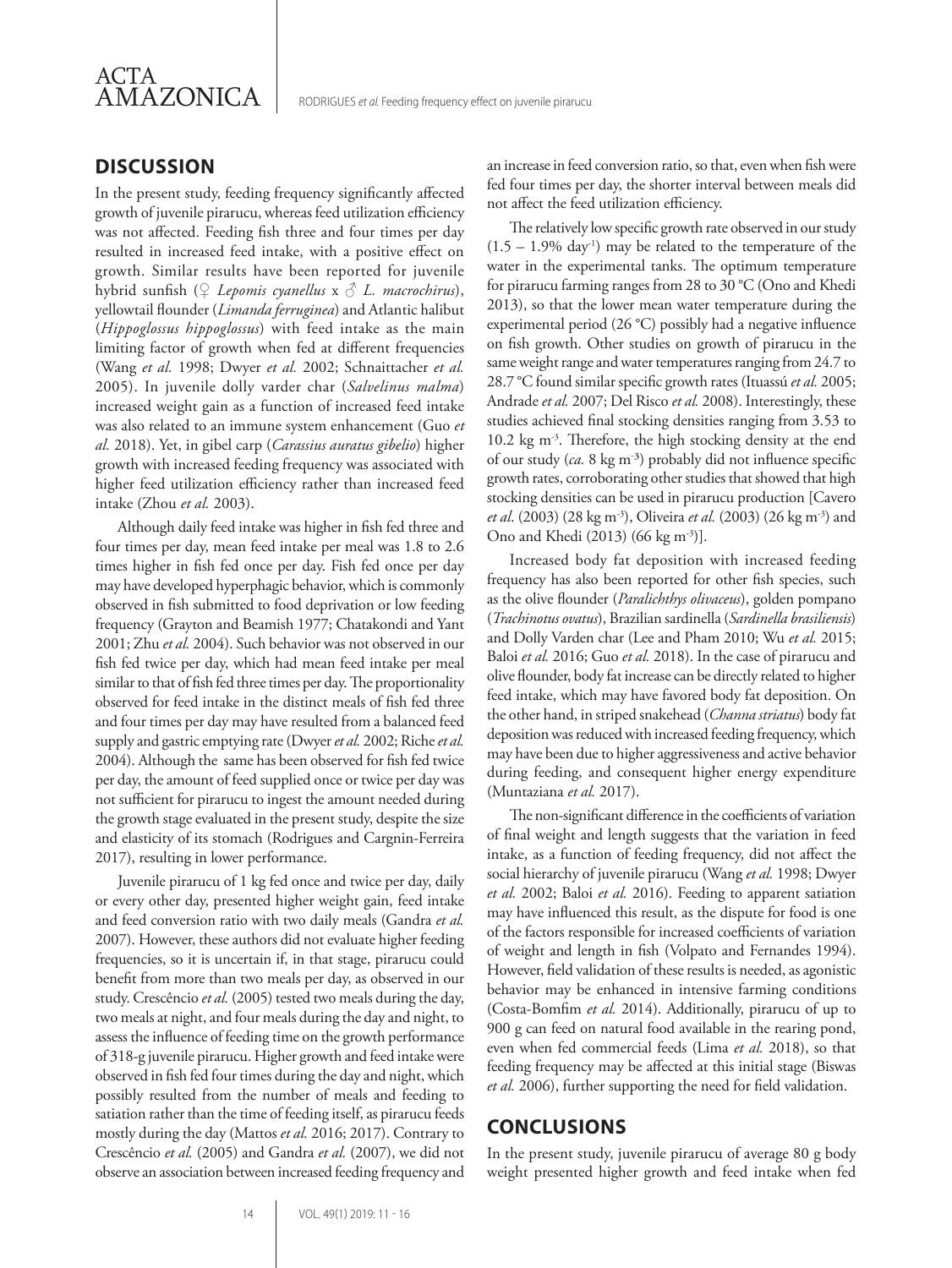commercial feed three and four times per day, without negatively affecting feed utilization efficiency. As results for fish fed three and four meals per day were not significantly different, it is suggested that feeding three times per day is sufficient for the development stage studied. Validation of the results in field conditions of commercial aquaculture, such as ponds or cages, is recommended.

## **ACKNOWLEDGMENTS**

ACTA

**AMAZONICA** 

The present study is part of the "Pirarucu da Amazônia Project – Research and Technology Transfer" ("Projeto Pirarucuda-Amazônia - Pesquisa e Transferência de Tecnologias") funded by Brazilian Support Service for Micro and Small Companies (Serviço Brasileiro de Apoio às Micro e Pequenas Empresas, SEBRAE) through the Tocantins Research Foundation (Fundação de Apoio Científico e Tecnológico do Tocantins, FAPTO agreement 9/2012, grant no. 2538/2012) and Ministry of Agriculture, Livestock and Food Supply (Ministério da Agricultura, Pecuária e Abastecimento) through the National Council for the Scientific and Technological Development (Conselho Nacional de Desenvolvimento Científico e Tecnológico, CNPq grant no. 434.400/2016-5).

## **REFERENCES**

- Al-Khafaji, F.M.; Romano, N.; Amin, S.M.N.; Fadel, A.H.I.; Ebrahimi, M.; Karami, A.; Arshad, A. 2017. Effects of feeding frequencies on the growth, plasma biochemistry, and liver glycogen of Jade Perch *Scortum barcoo* in a recirculating system. *North American Journal of Aquaculture,* 79: 216-223.
- Andrade, J.I.A.; Ono, E.A.; Menezes, G.C.; Brasil, E.M.; Roubach, R.; Urbinati, E.C.; Tavares-Dias, M.; Marcon, J.L.; Affonso, E.G. 2007. Influence of diets supplemented with vitamins C and E on pirarucu (*Arapaima gigas*) blood parameters. *Comparative Biochemistry and Physiology, Part A,* 146: 576-580.
- AOAC. 1990. Association of Official Analytical Chemists. *Official methods of analysis*. 15th ed. Association of Official Analytical Chemists, Arlington, VA, 1422p.
- Baloi, M.; Carvalho, C.V.A; Sterzelecki, F.C.; Passini, G; Cerqueira, V.R. 2016. Effects of feeding frequency on growth, feed efficiency and body composition of juveniles Brazilian sardine, *Sardinella brasiliensis* (Steindacher 1879). *Aquaculture Research,* 47: 554–560.
- Biswas, G.; Jena, J.K.; Singh, S.K.; Muduli, H.K. 2006. Effect of feeding frequency on growth, survival and feed utilization in fingerlings of *Catla catla* (Hamilton), *Labeo rohita* (Hamilton) and *Cirrhinus mrigala* (Hamilton) in outdoor rearing systems. *Aquaculture Research,* 37: 510–514.
- Booth, M.A.; Tucker, B.J.; Allan, G.L.; Fielder, D.S. 2008. Effect of feeding regime and fish size on weight gain, feed intake and gastric evacuation in juvenile Australian snapper *Pagrus auratus*. *Aquaculture,* 282: 104–110.
- Box, G.E.P.; Cox, D.R. 1964. An analysis of transformation. *Journal of the Royal Statistical Society,* 26: 211–243.
- Cavero, B.A.S.; Pereira-Filho, M.; Roubach, R.; Ituassú, D.R.; Gandra, A.L.; Crescêncio, R. 2003. Efeito da densidade de estocagem na homogeneidade do crescimento de juvenis de pirarucu em ambiente confinado. *Pesquisa Agropecuária Brasileira*, 38: 103-107.
- Chatakondi, N.G.; Yant, R.D. 2001. Application of compensatory growth to enhance production in channel catfish *Ictalurus punctatus*. *Journal of the World Aquaculture Society,* 32: 278-285.
- Costa-Bomfim, C.N.; Pessoa, W.V.N.; Oliveira, R.L.M.; Farias, J.L.; Domingues, E.C.; Hamilton, S.; Cavalli, R.O. 2014. The effect of feeding frequency on growth performance of juvenile cobia, *Rachycentron canadum* (Linnaeus, 1766). *Journal of Applied Ichthyology,* 30: 135–139.
- Crescêncio, R.; Ituassú, D.R.; Roubach, R.; Filho, M.P.; Cavero, B.A.S.; Gandra, A.L. 2005. Influência do período de alimentação no consumo e ganho de peso do pirarucu. *Pesquisa Agropecuária Brasileira,* 40: 1217–1222.
- Del Risco, M.; Velásquez, J.; Sandoval, M.; Padilla, P.; Mori-Pinedo, L.; Chu-Koo, F. 2008. Efecto de tres niveles de proteína dietaria en el crecimiento de juveniles de paiche, *Arapaima gigas* (Shinz, 1822). *Folia Amazónica,* 17: 29-37.
- Dwyer, K.S.; Brown, J.A.; Parrish, C.; Lall, S.P. 2002. Feeding frequency affects food consumption, feeding pattern and growth of juvenile yellowtail flounder (*Limanda ferruginea*). *Aquaculture,* 213: 279–292.
- Farias, I.P.; Leão, A.; Almeida, Y.S.; Verba, J.T.; Crossa, M.; Honczaryk, A.; Hrbek, T. 2015. Evidence of polygamy in the socially monogamous Amazonian fish *Arapaima gigas* (Cuvier, 1817). *Neotropical Ichthyology,* 13: 195–204.
- Gandra, A.L.; Ituassú, D.R.; Pereira-Filho, M.; Roubach, R.; Crescêncio, R.; Cavero, B.A.S. 2007. Pirarucu growth under different feeding regimes. *Aquaculture International,* 15: 91–96.
- Grayton, B.D.; Beamish, F.W.H. 1977. Effects of feeding frequency on food intake, growth and body composition of rainbow trout. *Aquaculture*, 11: 159–172.
- Guo, Z.; Cui, J.; Li, M.; Liu, H.; Zhang, M.; Meng, F.; Shi, G.; Wang, R.; He, X.; Zhao, Y. 2018. Effect of feeding frequency on growth performance, antioxidant status, immune response and resistance to hypoxia stress challenge on juvenile dolly varden char *Salvelinus malma*. *Aquaculture*, 486: 197–201.
- IBGE. 2016. Instituto Brasileiro de Geografia e Estatística. *Pesquisa Pecuária Municipal*. (https://sidra.ibge.gov.br/Tabela/3940). Accessed on 12/01/2018.
- Ituassú, D.R.; Pereira-Filho, M.; Roubach, R.; Crescêncio, R.; Cavero, B.A.S.; Gandra, A.L. 2005. Níveis de proteína bruta para juvenis de pirarucu. *Pesquisa Agropecuária Brasileira,* 40: 255-259.
- Lee, S.M.; Hwang, U.G.; Cho, S.H. 2000. Effects of feeding frequency and dietary moisture content on growth, body composition and gastric evacuation of juvenile Korean rockfish (*Sebastes schlegeli*). *Aquaculture*, 187: 399–409.
- Lee, S.M.; Pham, M.A. 2010. Effects of feeding frequency and feed type on the growth, feed utilization and body composition of juvenile olive flounder. *Paralichthys olivaceus*. *Aquaculture Research,* 41: 166–171.